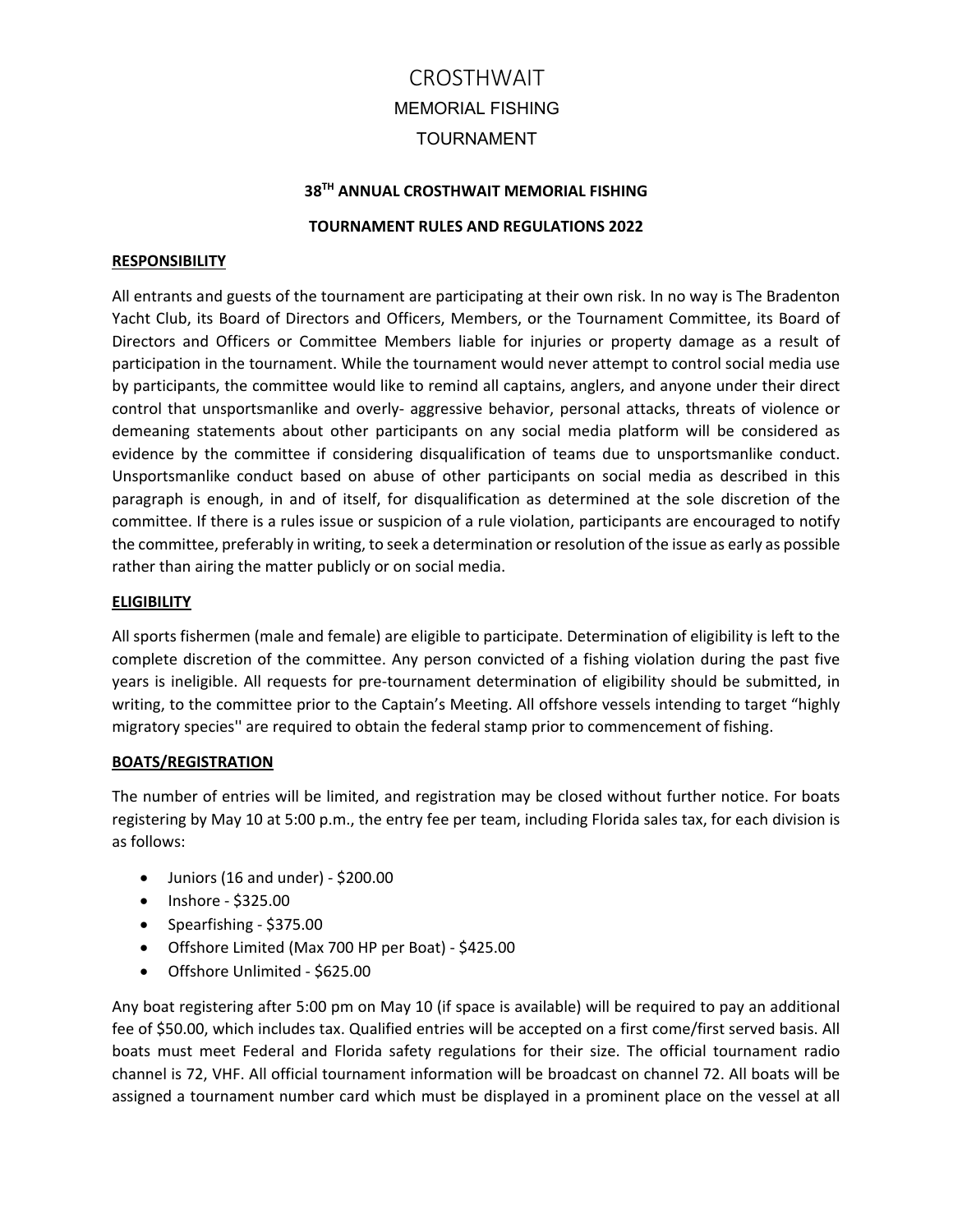times. Any vessel operated in an unsafe and/or unsportsmanlike manner shall be ineligible to receive prizes. Note that Federal Maritime Law holds the captain of the vessel responsible for the actions of his boat, its wake and its crew.

**EACH TEAM MUST PROVIDE A PHONE NUMBER AT WHICH THEY CAN BE CONTACTED FOLLOWING THE WEIGH IN, IN THE EVENT THEY MUST BE SUMMONED FOR POLYGRAPH EXAMINATION. CAPTAIN MUST MAKE THEMSELVES AVAILABLE TO THE POLYGRAPH EXAM WITHIN 20 MINUTES FOLLOWING THE COMMITTEE CALLING THE CONTACT NUMBER. FAILURE TO DO SO MAY RESULT IN DISQUALIFICATION FROM THE TOURNAMENT.** 

# **RULES FOR JUNIOR ANGLERS (Inshore Division)**

**JUNIOR ONLY TEAMS**: All anglers on the vessel must be 16 years old or younger and will be limited to fishing inshore. Parents will be required to sign an affidavit for every junior angler confirming their knowledge of the rules and authorizing their participation. Anglers in the Junior Division are competing only within themselves, and are not competing against the general, overall tournament. First place in this division will be awarded \$1,000.00, and other awards will be presented at the discretion of the committee.

**JUNIOR ANGLERS ON REGULAR DIVISION BOATS**: The tournament encourages the participation of juniors (16 years old or younger and fishing with an adult) and we will give special individual recognition to those Junior Anglers making outstanding catches. The junior must hook and boat the fish to be eligible for this recognition. Captains, please notify the weigh master of any outstanding catches made by Junior Anglers on your boat.

## **TOURNAMENT DIVISIONS**

The tournament will be comprised of four separate divisions that will compete within themselves: INSHORE, SPEARFISH, OFFSHORE LIMITED, and OFFSHORE UNLIMITED. The Captain

must register for the division in which his or her team will compete before the close of the Captain's meeting. No change of division will be allowed, under any circumstances, after the Captain's meeting.

### **INSHORE (Including Junior Division)**

Dates of the tournament will be May 13 and 15. At 7:00 a.m. on May 14, a Bimini Start (shotgun) will signal the beginning of the tournament. Each boat with its Captain and entire crew must be recognized by an official tournament committee boat prior to the start. There will be one location for anglers to start the tournament: The traditional location at the mouth of the Manatee River. Committee boats will display tournament flags and be in the starting area thirty (30) minutes prior to the start. For both Inshore and Junior Divisions, Fishing must cease, and all photos must be submitted through IAnglerTournament.com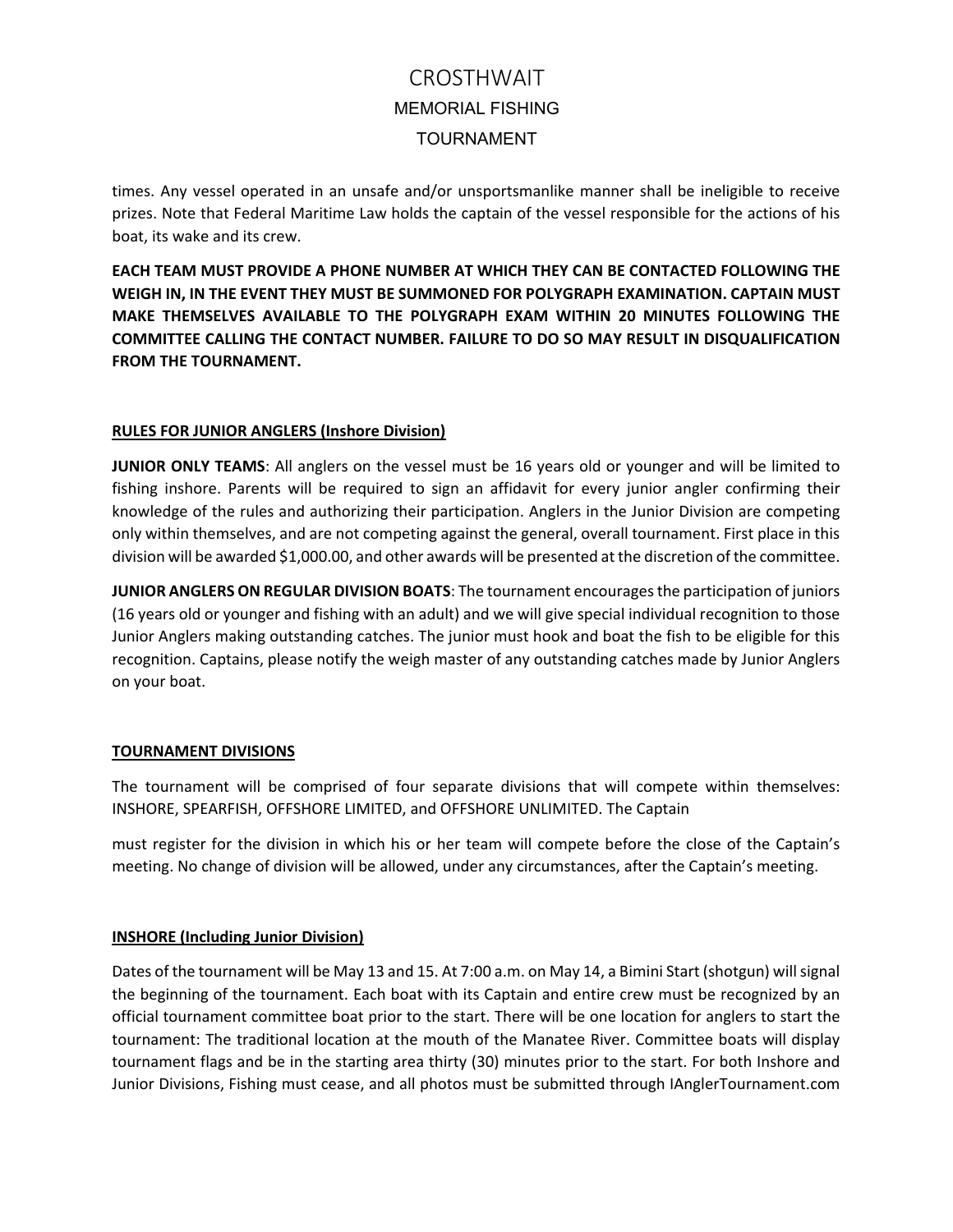or the IAngler Tournament App by 2:00 p.m. on Sunday, May 15. Any fish submitted to IAngler after 2:00 p.m. will be ineligible.

# **SPEARFISH**

Dates of the tournament will be May 14 & 15. All Spearfishing vessels are required to attend the registration beginning at 6:30 p.m. followed immediately by the mandatory Captains Meeting at 7:30pm Friday, May 13 at Bradenton Yacht Club. All Spearfish teams will be allowed to leave directly after the close of the Meeting and may begin fishing at sunrise on Saturday, May 14. All divers must be out of the water by 2:00 pm on Sunday, May 15. All spearfishing teams must be officially recognized either by boat at the dock or in line with a cooler by 3:00 pm on Sunday, May 15. Diving will be limited to 50 nautical miles from contiguous (exposed) Florida State land, this includes barrier islands. The captain must ensure the vessel has fixed on board and operational GPS unit, chart plotter, depth sounder, or other similar electronic device capable of recording and displaying a graphic representation of the entire voyage of the vessel during the tournament. The purpose of this rule is to provide a verifiable means of confirming compliance with the 50 nautical mile limit.

### **OFFSHORE LIMITED**

Dates of the tournament will be Friday, May 13 and Saturday, May 14. **The Offshore Limited division is restricted to boats with a maximum of 700 horsepower**. All offshore limited vessels are required to attend the Captain's Meeting at 12 noon on Friday, May 13. All Offshore limited vessels will be allowed to leave directly after the close of the Meeting and may begin fishing at any time. Fishing must cease at 2:00 p.m. on Saturday, May 14. Any fish hooked prior to 2:00 p.m. may be fought to the finish. Fish hooked after 2:00 p.m. on May 14 will be ineligible. All offshore limited boats must be recognized by a tournament official by 4:00 p.m. on Saturday, May 14, at the Bradenton Yacht Club. Teams competing in the Offshore Limited may fish all waters seaward of the Florida mainland within the area defined by 28˚ 10' North latitude to the north, 27˚ N latitude to the south, and 83˚ 30' W longitude to the west. The captain must ensure the vessel has fixed on board an operational GPS unit, chart plotter, depth sounder, or other similar electronic device capable of recording and displaying a graphic representation of the entire voyage of the vessel during the tournament. The purpose of this rule is to provide a verifiable means of confirming compliance with the northern, southern, and western boundaries of this division. In the event a team's standings in the tournament are challenged by protest and the documentation is not available for inspection by a committee member, said team may be disqualified from the tournament. No team shall be required to divulge coordinates of "fishing spots;" however, a continuous track from the vessel's start point to the tournament weigh‐in must be shown to a committee member upon request.

### **OFFSHORE UNLIMITED**

Dates of the tournament will be Friday, May 13 through Sunday, May 15. All offshore vessels are required to attend the Captain's Meeting at 12 noon on Friday, May 13. All Offshore vessels will be allowed to leave directly after the close of the Meeting and may begin fishing at any time. Fishing must cease at 12:00 noon on Sunday, May 15. Any fish hooked prior to noon may be fought to the finish. Fish hooked after noon on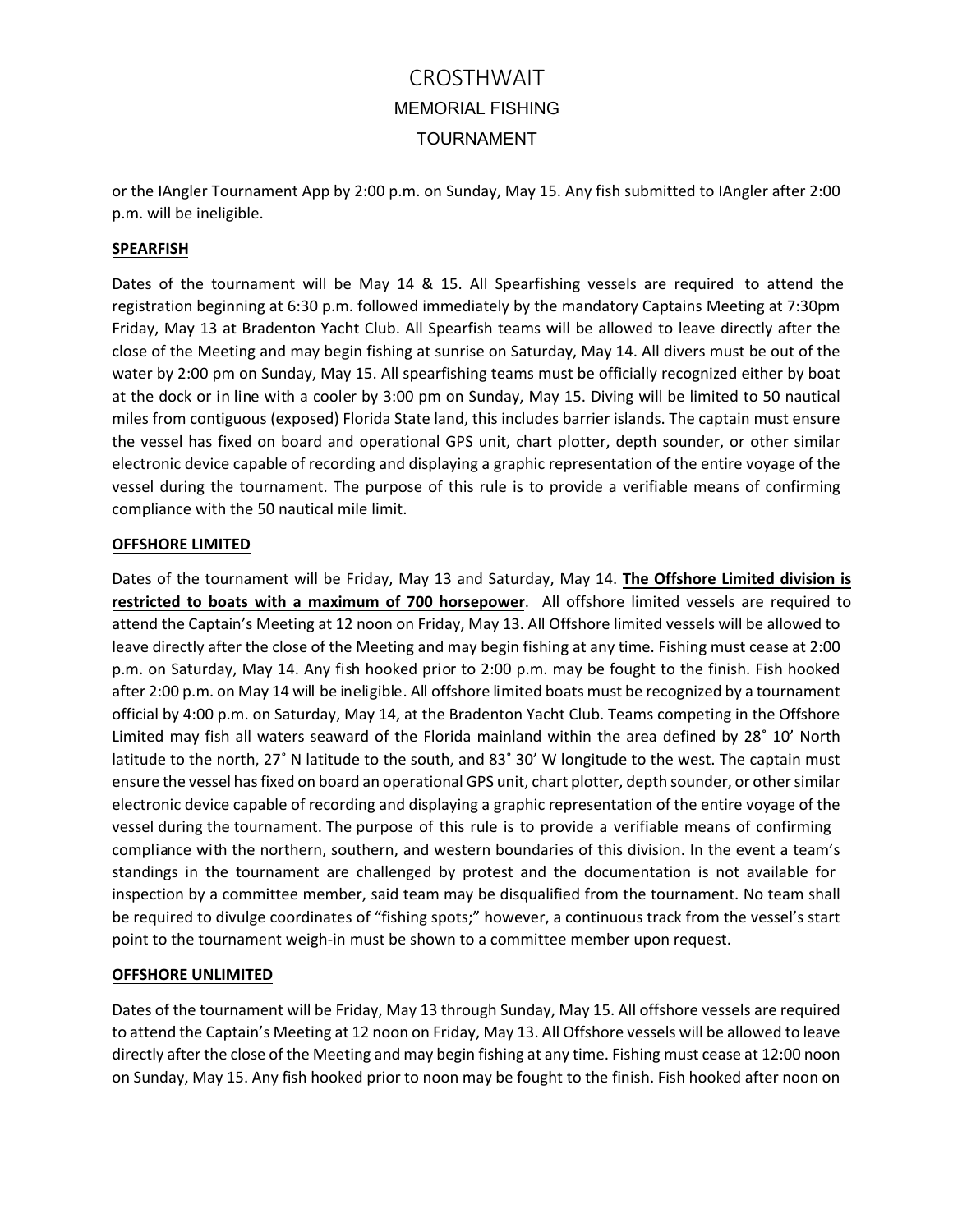May 15 will be ineligible. All offshore boats must be recognized by a tournament official by 3:00 p.m. on Sunday, May 15, at the Bradenton Yacht Club.

### **FISHING AREAS**

With the exception of those fishing the Spearfish and Offshore Limited divisions, fishing teams may venture as desired. However, the team boat may not leave the water and be trailered. If you are wade fishing, the boat must be stationary and must remain stationary until all anglers are aboard. Teams competing in the Spearfish division are limited to diving within 50 nautical miles from contiguous (exposed) Florida land which includes barrier islands. Teams competing in the Offshore Limited may fish all waters seaward of the Florida mainland within the area defined by 28˚ 10' North latitude to the north, 27˚ N latitude to the south, and 83˚ 30' W longitude to the west.

# **TEAM EVENT**

This is a "Team Event". Only the Captain and registered Anglers are eligible to fish. Team substitutes will be allowed provided they have received prior approval from the Crosthwait Committee.

# **TACKLE‐CLASSIFICATION**

All line classes may be fished during the event. Fish must be caught by hook and line and on conventional rods and reels. Spinning, casting and fly tackle are acceptable. Deep Trolling devices are acceptable only if attached to a rod and reel. Electric reels are prohibited. For those who wish to have their fish qualify for IGFA World or State records, specific IGFA rules must be checked prior to the tournament.

### **SPECIES AND SCORING**

Eligible species are listed on the point schedule. A point system based upon the type and size of fish will be used to determine the winning boat. Each boat will be allowed to enter six (6) fish for judging during the two‐day event. The six fish selected and entered by the Captain of both inshore and offshore boats may include no more than two (2) fish of any one species at the weigh-in, unless otherwise specified in point schedule. However, each Inshore team is encouraged to submit all target species to IAngler, regardless of size. The six (6) top scoring fish will be automatically selected as the team's six (6) fish.

# **INSHORE – SPECIES AND PHOTO SUBMITTAL**

The target species for the Inshore and Junior Divisions shall consist of Snook, Redfish, Trout and one "Wild‐ Card" species, which shall be selected at random during the Captain's Meeting at 7:30 p.m. on Friday, May 13 at the Bradenton Yacht Club. The single Wild-Card species shall be selected at random from the following pool of species: Cobia, Flounder, Pompano, Tarpon and Tripletail. The Wild‐Card species may, but is not required to, count as one of the team's six (6) fish.

All inshore teams, including Juniors Division, shall submit each catch by submitting a Picture to IAnglertournament.com page or the IAngler Tournament App, exhibiting the overall length of the fish (end of lower jaw to tip of tail) on an official measuring board issued at the check in. Each Inshore team is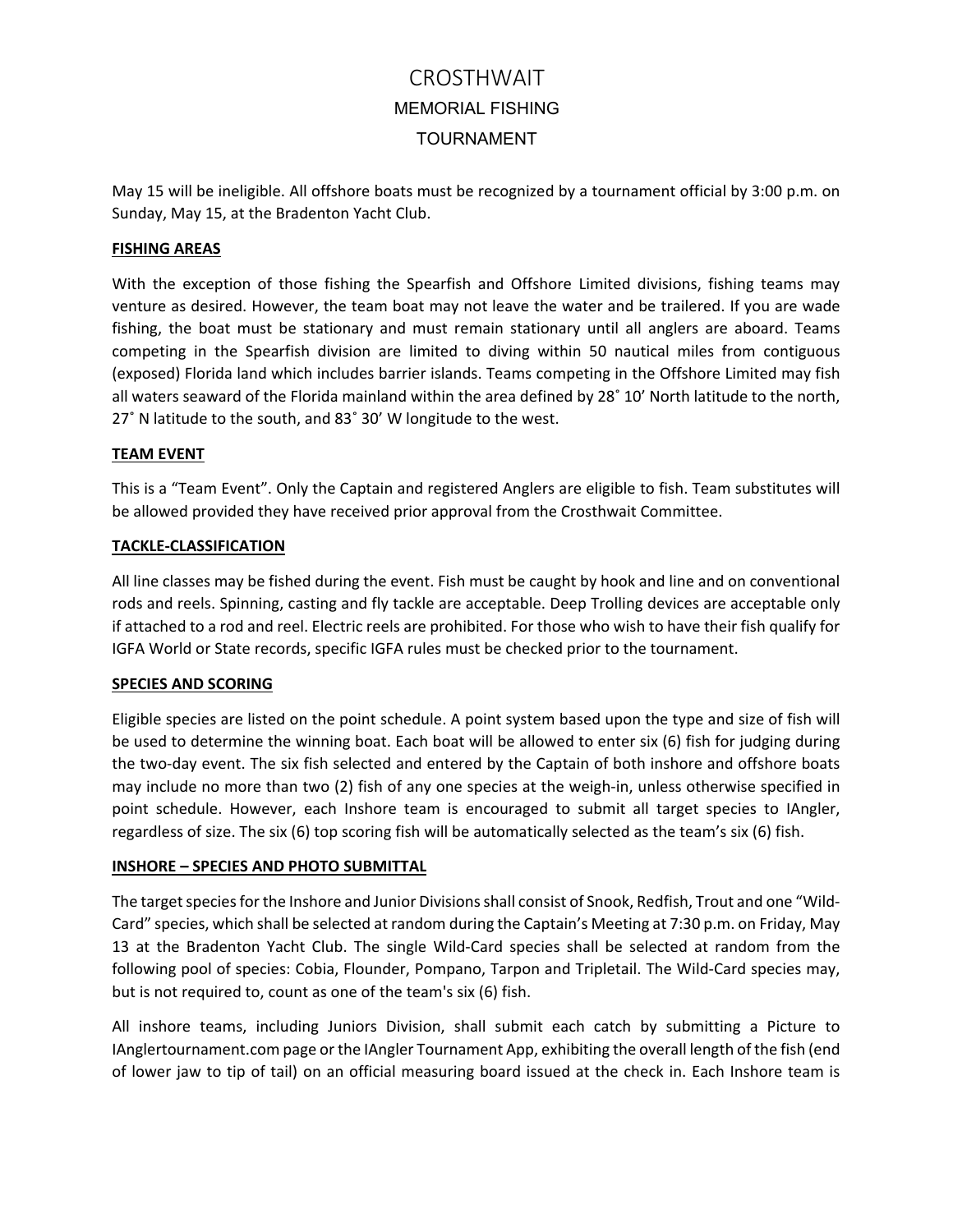encouraged to submit all target species to IAngler, regardless of size. The six (6) top scoring fish will be automatically selected as the team's six (6) fish, one of which may include the Wild-Card species.

Any evidence of image manipulation will result in disqualification. Each Photograph must simultaneously depict the official team number, the lower jaw touching the end of the measuring board and a clear, readable depiction of the total length of the fish. Although state law requires Snook to be measured with "pinched tail" method, for the tournament, **SNOOK TAILS SHOULD NOT BE PINCHED WHILE PHOTOGRAPHED ON BOARD. PHOTOS OF SNOOK WITH PINCHED TAILS WILL NOT BE AWARDED POINTS.** Points will be awarded based on the total length of the fish as set forth on the point schedule.

### **TARPON**

In the event Tarpon is selected as the "Wild-Card" species for Inshore, one Tarpon, 36" or larger, shall be allowed per inshore boat. All Tarpon must be released alive. A photo of the Tarpon must be submitted to IAngler, which shows the Tarpon in the water, lip gaffed or otherwise reduced to the angler's possession, must simultaneously show the official tournament number, and must provide a perspective which indicates the fish is at least 36" in length. Possession of the leader in the mate's hand is not sufficient to prove that the fish has been reduced to possession. Tarpon must be caught from navigable waters, not from bodies of water, which are essentially land‐ locked.

#### **GENERAL**

The Game and Fish Law of the State of Florida will be adhered to at all times. It is imperative that the Tournament rules and regulations be clearly understood since they will be strictly enforced to give each fishing team an equal chance. The major rewards of the Tournament will be healthy competition, fun and fellowship. We expect all participants to uphold the highest standards of honesty and sportsmanship in the competition. Each entrant should select a "boat buddy" to assist in the event of mechanical failure or breakdown. Any and all participation by persons who are not crew member and passenger of the entered vessel, including but not limited to: (1) The spotting of fish; (2) Reserving locations, (3) Procurement of bait (except purchasing of bait from a valid salt water product license holder); (4) or otherwise assisting the entered vessel or anglers in any way so as to provide an undue advantage, is prohibited. All crewmembers and captain must be present on the entered vessel at any time a fish is weighed in. Any questions, please email the tournament committee.

### **CAPTAIN'S MEETING**

There will be two Captain's Meetings with a mandatory tournament briefing for captains and crew members at the Bradenton Yacht Club. The first Captain's Meetings will be held at Noon, Friday, May 13 for all offshore anglers. The second Captain's Meeting will be held at 7:30 p.m., Friday, May 13, for Spearfishing and Inshore Divisions (including Junior). The purpose of the meeting is to review the rules and regulations and to discuss any last‐minute rule changes. All opportunities will be given for questions and answers. The captain must register his or her team at this meeting. Each team will receive a bucket with a boat number.

### **WEIGH‐IN**